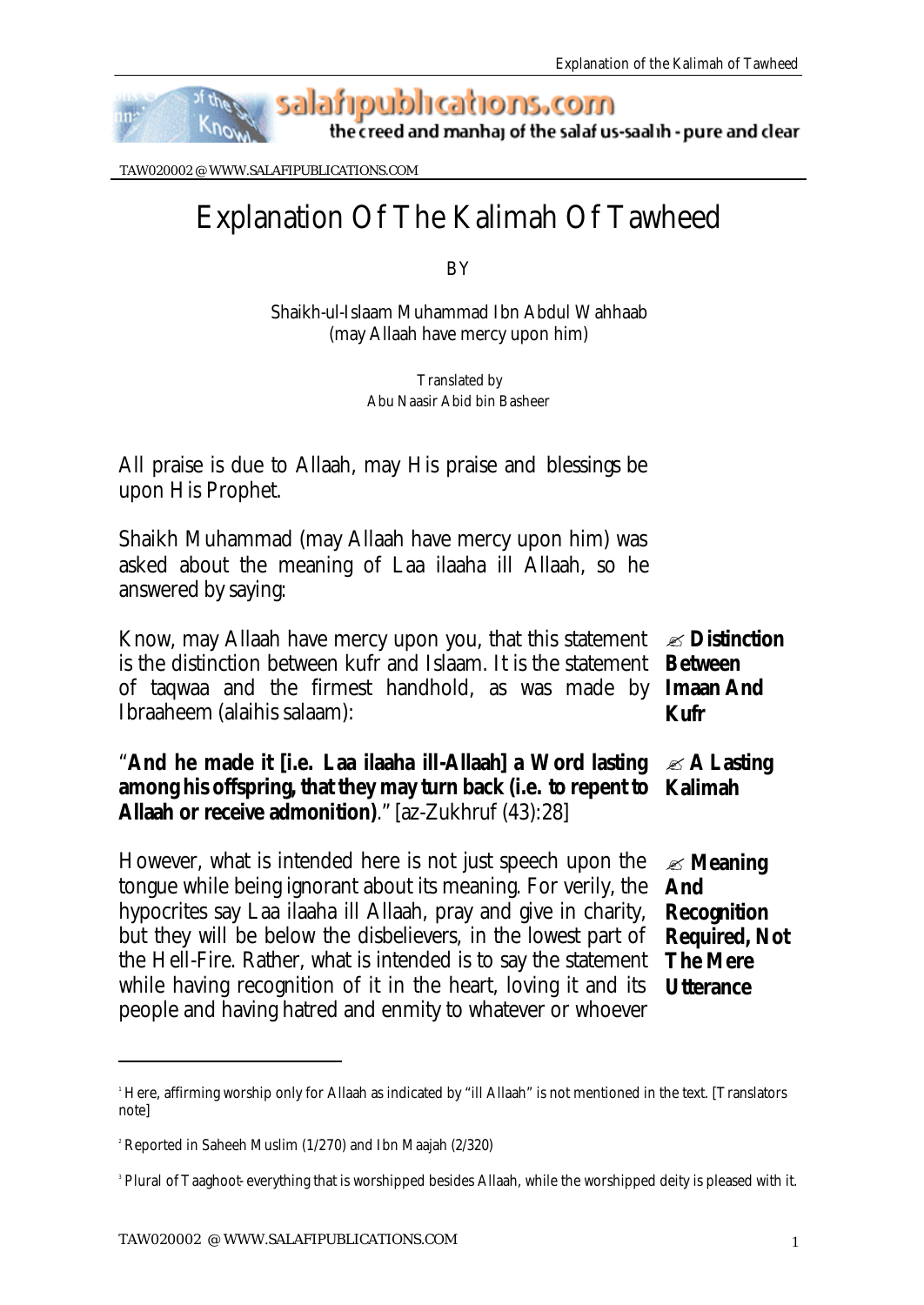opposes it, as the Prophet (salallaahu aliahi wasallam) said: *"Whoever says Laa ilaaha ill Allaah sincerely*…*."*, in another narration: *"*…. *sincerely from his heart*…*"*, in another narration: *"Truthfully from his heart*…*"*, and in another hadeeth: *"Whoever says Laa ilaaha ill Allaah and disbelieves in all that is worshipped besides Allaah*…*"*, as well as many other ahadeeth which indicate that most people are ignorant of this testification.

So know that this statement contains a negation and an ? **Negation**  affirmation. **And** 

Negation of worship to other than Allaah from the creation, even Muhammad (salallaahu aliahi wasallam) and Jibreel and more so others from the awliyaa and the righteous.<sup>1</sup>

So when you have understood this, then contemplate the *uluhiyyah* (servitude), which Allaah has affirmed for Himself and negated for Muhammad (salallaahu aliahi wasallam) and Jibreel, to such an extent that they do not even have an atoms weight of share in it.

Know that this *uluhiyyah* is what the common people of our time have termed the 'secret' and 'wilaayah' (allegiance). And the meaning of 'ilaah' (according to them) is the 'wali', who possess the secret (of the unseen) and he is the one they call al-faqeer, shaikh and sayyid etc. This is because they think that Allaah is pleased with giving some of His creation a status whereby a person resorts to them with hope, seeking aid from them and making them intermediaries between himself and Allaah. So the mushrikeen in our time claim that these saints are their intermediaries, and they call them 'al-awaloon alaalihah' (the foremost deities) because according to them an intermediary is an 'ilaah' (deity). ? **What Is Uloohiyyah?**

However, when a person says Laa ilaaha ill Allaah, then this negates their intermediaries and in order to have a complete understanding of this, you must know the following two issues: ? **Negation Of Intermediaries**

The first: that you know that those kuffaar whom the ? **Affirmation**  Messenger of Allaah (salallaahu aliahi wasallam) fought, **Of**  killed, captured their wealth and permitted taking of their **Ruboobiyyah** 

**Affirmation**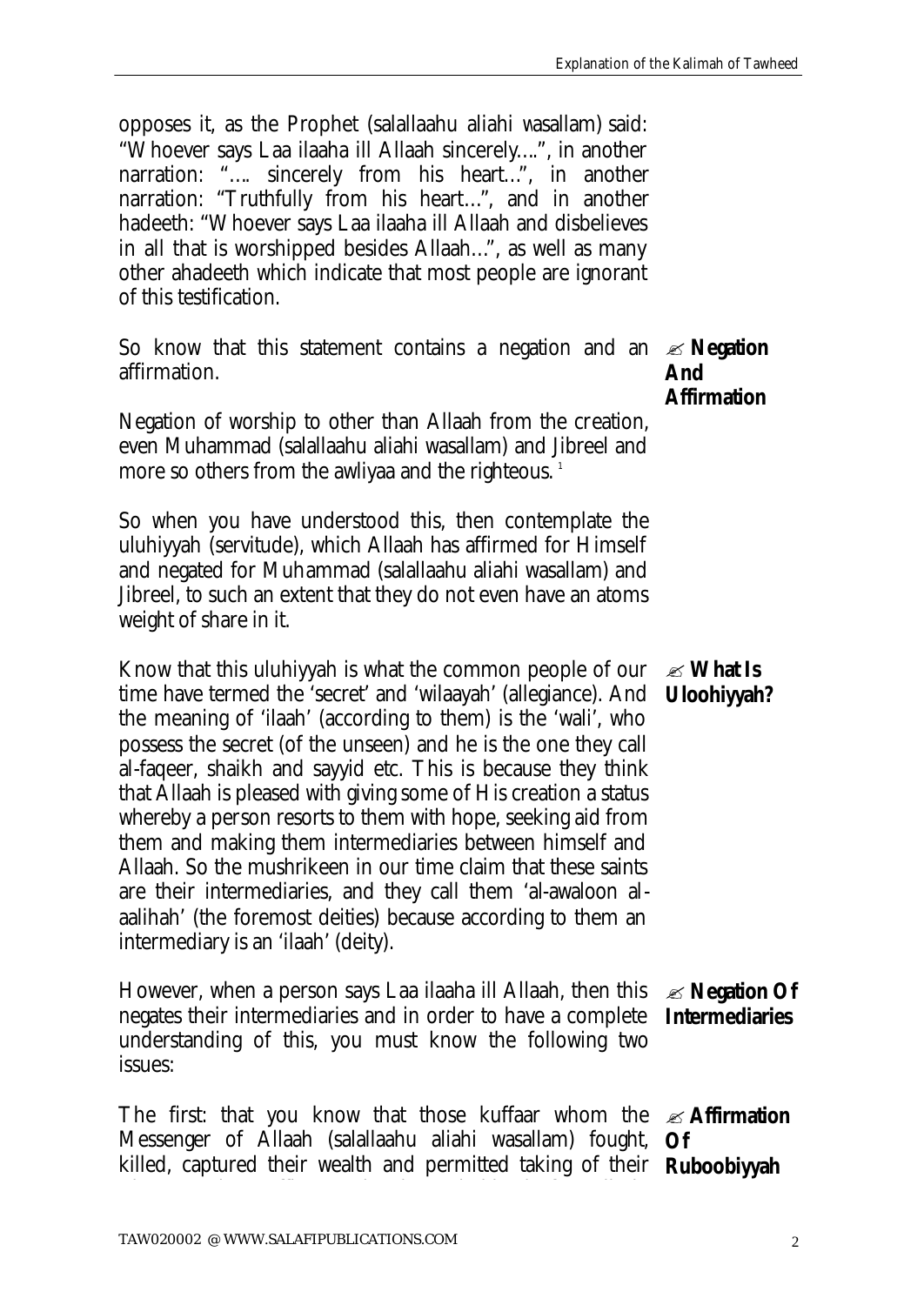wives, used to affirm tawheed-ar-Rububiyyah for Allaah, **Not Sufficient** which is that none creates, sustains, gives life, brings about death and manages the affairs except Allaah alone, as He, the Most High says:

"**Say: "Who provides for you from the sky and from the earth? Or who owns hearing and sight? And who brings out the living from the dead and brings out the dead from the living? And who disposes the affairs?" They will say: "Allaah." Say: "Will you not then be afraid of Allaah's Punishment (for setting up rivals in worship with Allaah)?**"" [Yunus (10): 31]

This is a great and important principle, since the kuffaar used to affirm and accept all of the above but despite that, it did not cause their blood or wealth to be unlawful. They also gave charity and abandoned the prohibited acts due to fear of Allaah (the One free from all imperfections, the Most High), but:

The second issue is: that which caused them to be ? **The Cause**  disbelievers and caused their blood and wealth to be **And Reason**  permissible was the fact that they did not affirm tawheed-al-**Behind Their**  uluhiyyah for Allaah, which is to supplicate and hope in **Disbelief** Allaah alone without any partners; and not to seek help, sacrifice and vow to anyone other than Him, neither an angel brought near nor a prophet sent, for whoever does that has disbelieved.

The completion of this is to know that the mushrikeen whom ? **The Shirk**  the Messenger of Allaah (salallaahu aliahi wasallam) fought used to call upon the righteous like the angels, Eesaa (alaihis salaam), Uzair and other awliyaa and this was the reason for their disbelief, despite their affirmation of the fact that Allaah is the Creator, Sustainer and Disposer of all the affairs.

When you know this, then you will understand the meaning  $\mathcal{L}$  **The Nature** of Laa ilaaha ill Allaah and you will understand that the one who calls upon a prophet or an angel or places his trust in them or seeks help from them, has left the fold of Islaam. This is the kufr for which the Prophet (salallaahu aliahi wasallam) fought the kuffaar. **Of Shirk And Kufr**

**Of The Pagans**

So if one of the mushrikeen were to say: "We know that  $\ll$  **Replying To**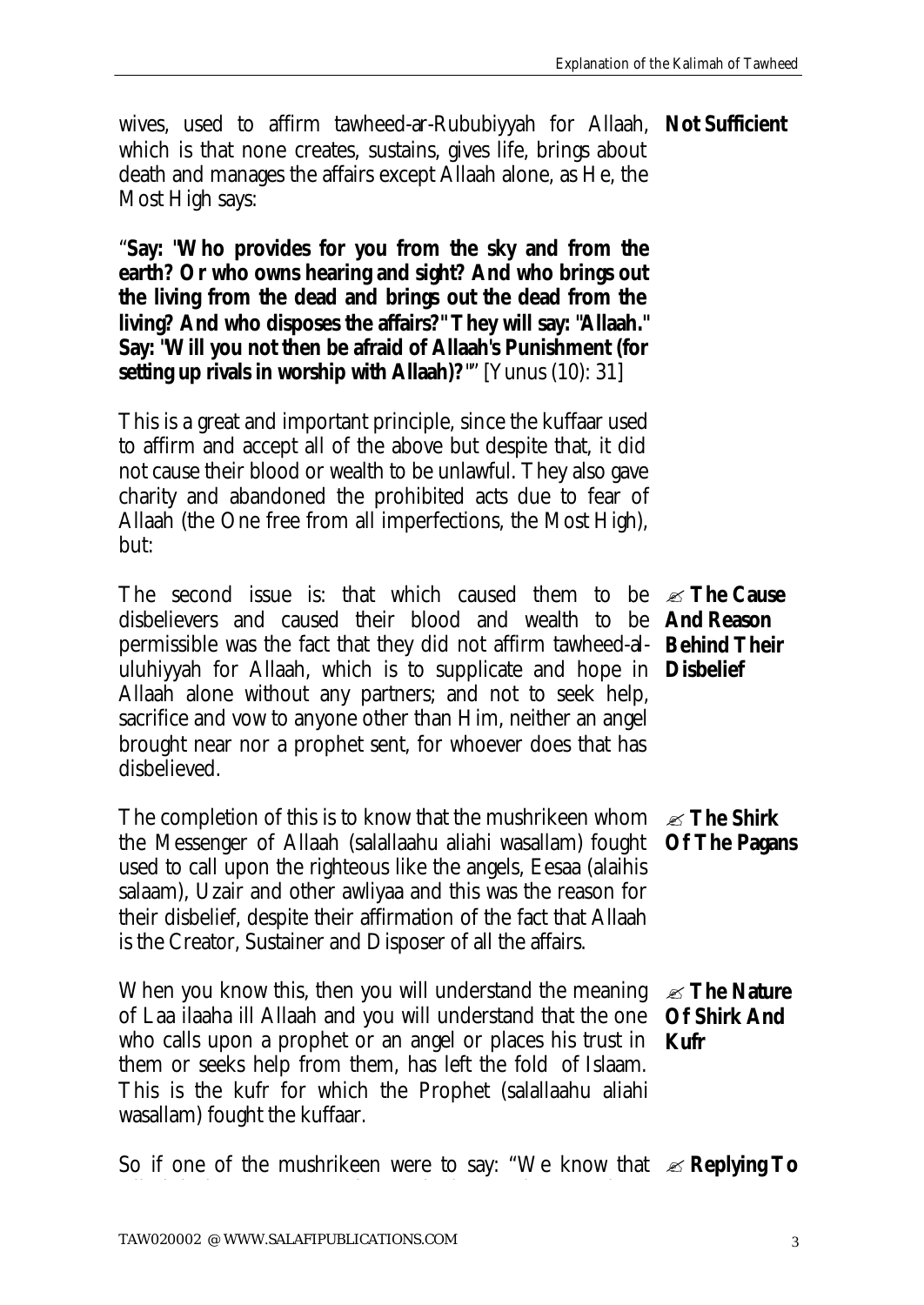Allaah is the Creator, Sustainer and Disposer, however these **The Mushriks** righteous people may be close to Allaah, so we supplicate, vow, seek help and approach them, because we need them for influence and intercession. Otherwise we understand that Allaah is the Creator and Disposer."

Then say to them: "This saying of yours is the madhab (way or path) of Abu Jahl and his likes, since they used to call upon Eesaa (alaihis salaam), Uzair, the angels and the awliyaa while intending the same thing. As He, the Most High, said:

"**Surely, the religion is for Allaah only. And those who take**  *awliyaa* **(protectors and helpers) besides Him (say): "We worship them only that they may bring us near to Allaah." Verily, Allaah will judge between them concerning that wherein they differ. Truly, Allaah guides not him who is a liar, and a disbeliever.**" [az-Zumar (39): 3]

"**And they worship besides Allaah things that hurt them not, nor profit them, and they say: "These are our intercessors with Allaah." Say: "Do you inform Allaah of that which He knows not in the heavens and on the earth?" Glorified and Exalted be He above all that which they associate as partners with Him!**" [Yunus (10): 18]

So when you fully contemplate this and you recognise that the kuffaar affirmed tawheed ar-rububiyyah for Allaah, while they called upon Eesaa (alaihis salaam), the angels and the awliyaa **Kufr And**  for nearness and intercession with Allaah and that they, particularly the Christians, have amongst them people who perform acts of worship night and day, abstain from the world, give in charity all their worldly possessions while living in seclusion from the people in monasteries, but despite this they are disbelievers, enemies of Allaah eternally in the Fire due to their belief in Eesaa (alaihis salaam) and other awliyaa whom they call upon, sacrifice and vow for.

So when you understand all this then the description of  $\mathcal{Z}$  **The** Islaam and the call of your Prophet (salallaahu aliahi **Detachment**  wasallam) will become clear and you will realise that many **From True**  people are detached from it. And you will clearly understand **Islaam**the meaning of his (salallaahu aliahi wasallam) saying: "*Islaam began as a stranger and it will return as a stranger as it*

? **More On The Nature Of Shirk**

TAW020002 @ WWW.SALAFIPUBLICATIONS.COM 4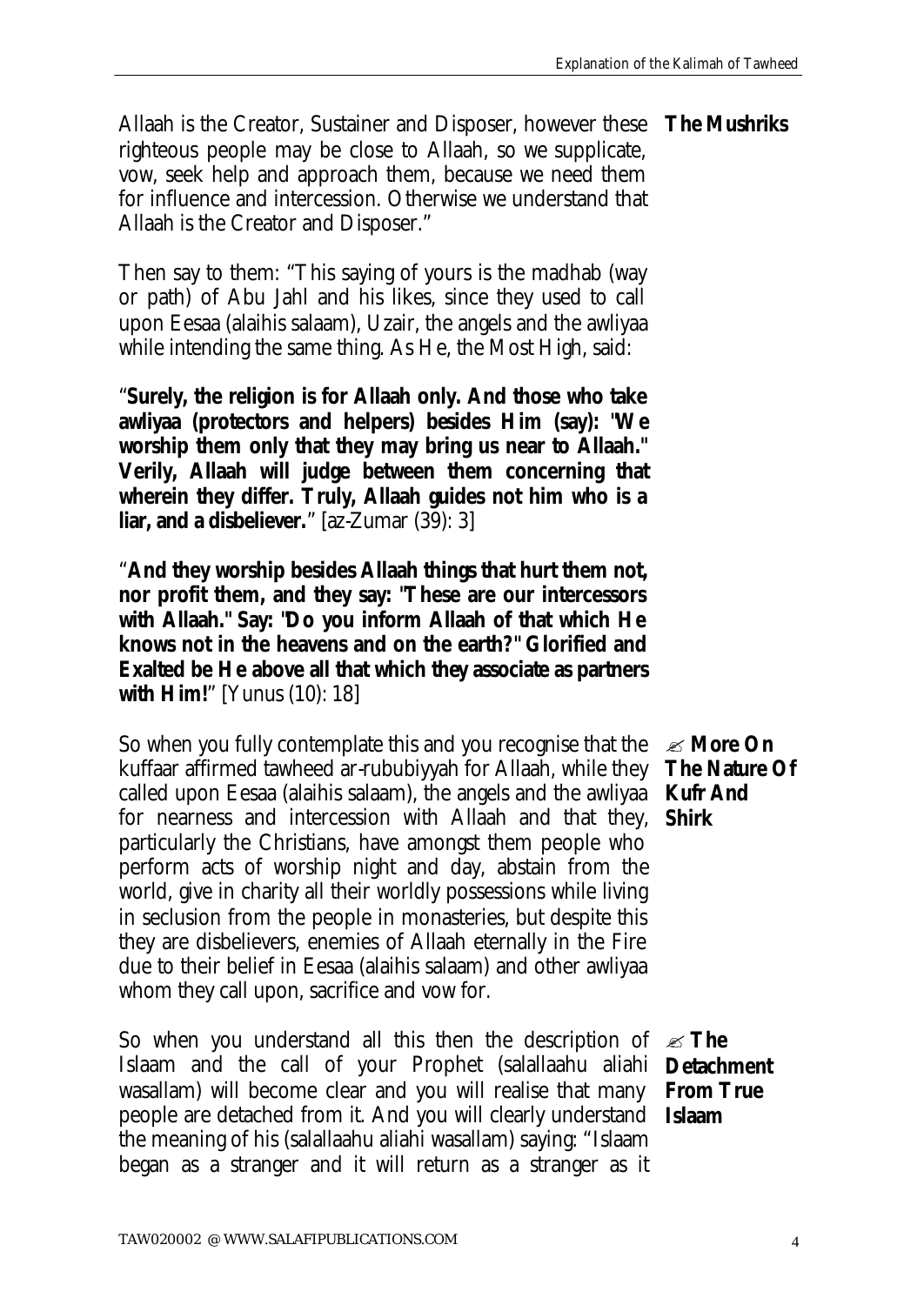*began*…" <sup>2</sup>

So by Allaah, O my brothers, cling to the foundation of your deen, the first and the last of it, its foundation and its head: the testification that none has the right to be worshipped except Allaah.

Know its meaning, love its people and make them your  $\ll$  **The** brothers even if they are far away. And disbelieve in the **Requirements**  tawaagheet<sup>3</sup>, have enmity towards them and hate those who love them, argue on their behalf, do not disbelieve in them or **Kalimah** say: "I have nothing against them" or say: "Allaah has not made me responsible for them." Then verily, they have forged a lie against Allaah, since Allaah has made them responsible and obligated them to disbelieve in the tawaagheet and dissociate themselves from them, even if they are their brothers or children. So by Allaah, cling to this in order that you may meet your Lord without associating anything with Him.

O Allaah cause us to die as Muslims and join us with the righteous.

And we finish our discussion with a verse mentioned by  $\mathcal{L}$  **The Severity** Allaah in His Book, which will clarify to you that the kufr of the mushrikeen of our time is more severe than the kufr of those whom the Messenger of Allaah (salallaahu aliahi **Contemporary**  wasallam) fought. Allaah, the Most High, says:

"**And when harm touches you upon the sea, those that you call upon besides Him vanish from you except Him (Allaah Alone). But when He brings you safely to land, you turn away (from Him). And man is ever ungrateful**." [al-Israa' (17): 67]

So you have heard that Allaah (the One free from all imperfections, the Most High) has mentioned that when the kuffaar were in distress they would abandon their leaders and scholars and not seek help through them. Rather, they showed sincerity to Allaah alone, without associating any partners and sought aid from Him alone. However when relief and ease came, they would commit shirk again.

You can see that when the mushrikeen of our times, some of

**Of The** 

**Of The Kufr Of The Mushriks**